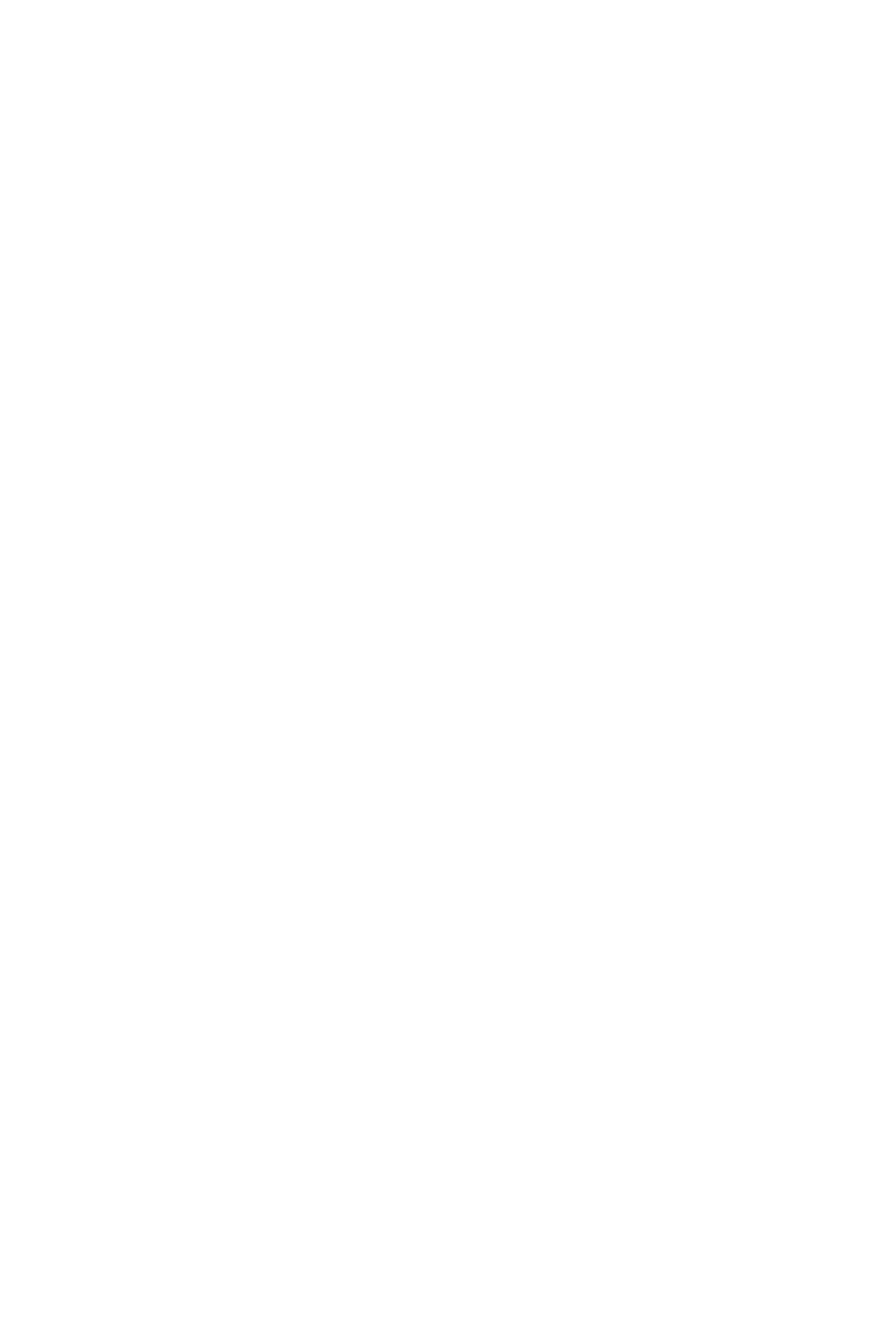# **Executive Summary**

### *Over the past two decades, trade-related labour provisions have become more commonplace and comprehensive…*

There has been an exponential increase in trade agreements over the past two decades. Consequently, more trade is conducted within the framework of bilateral and plurilateral trade agreements than outside: almost 55 per cent of goods exported took place within that framework in 2014, compared with 42 per cent in 1995. Furthermore, it is increasingly common for new trade agreements to include labour provisions, and currently a quarter of the value of trade that takes place within the trade agreements framework falls under the scope of such provisions – which were practically inexistent until the mid-1990s. The Trans-Pacific Partnership Agreement (TPP, which has recently been concluded though not yet ratified) and the Transatlantic Trade and Investment Partnership (TTIP, which is still being negotiated), may provide a further significant increase in the incidence of trade that falls within the framework of bilateral or regional agreements with labour provisions.

Trade-related labour provisions take into consideration any standard which addresses labour relations or minimum working terms or conditions, mechanisms for monitoring or promoting compliance, and/or a framework for cooperation. This definition groups together a broad range of labour provisions, including references to workers' rights, as well as frameworks for cooperation.

The first trade agreement to include a binding labour provision was the North American Free Trade Agreement, in 1994. As of December 2015, there were 76 trade agreements in place (covering 135 economies) that include labour provisions, nearly half of which came into existence after 2008. Over 80 per cent of agreements that came into force since 2013 contain such provisions. This figure includes the majority of trade agreements concluded with the main proponents of these provisions, such as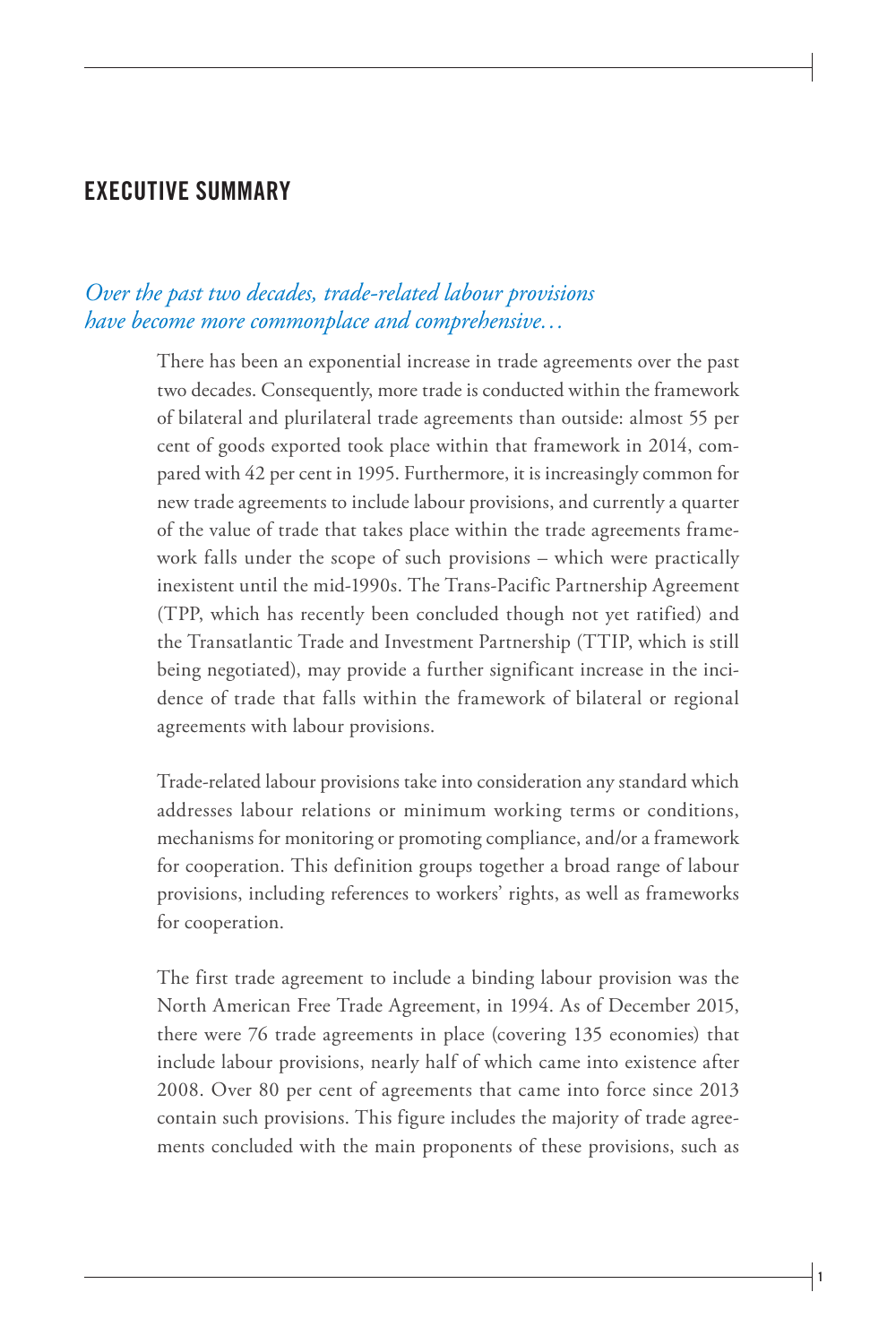the European Union (EU), the United States and Canada, and their trade counterparts, and it is also increasingly common for such agreements to involve other actors, such as South–South partners, Chile, New Zealand and the European Free Trade Association.

As in the case of trade agreements, there has been a growing reference to labour standards in international investment arrangements (IIAs). Indeed, 12 out of the 31 IIAs concluded in 2014 refer to the protection of labour rights, including ILO instruments.

The purpose of this report is, first, to provide an analysis of the design, implementation and outcomes of labour provisions in unilateral, bilateral and plurilateral trade arrangements, as well as in some IIAs. Second, the report uses this analysis to gain a better understanding of whether and how labour provisions strengthen the framework conditions for decent work under which enterprises and workers operate, including through the involvement of the social partners and the wider public. Finally, the report aims to assess both descriptively and empirically the various contributions of the ILO's work on trade arrangements and to present areas for analysis with respect to implementation and coherence of labour provisions.

#### *…while taking different forms in different countries*

In the great majority of trade agreements that include labour provisions the parties commit to not lower their labour standards or derogate from labour law with a view to boosting competitiveness. Labour provisions also aim at ensuring that domestic labour laws are effectively enforced and are consistent with labour standards. Seventy-two per cent of trade-related labour provisions make reference to ILO instruments. Most include legally binding commitments with respect to fundamental principles and rights at work, working terms and conditions, and mechanisms for dispute resolution in case of violation of these obligations. In practice, however, dispute resolution mechanisms have only rarely been triggered, and in the cases where there was a possibility of economic sanctions, only one actually went to arbitration. Instead, the signing parties generally prefer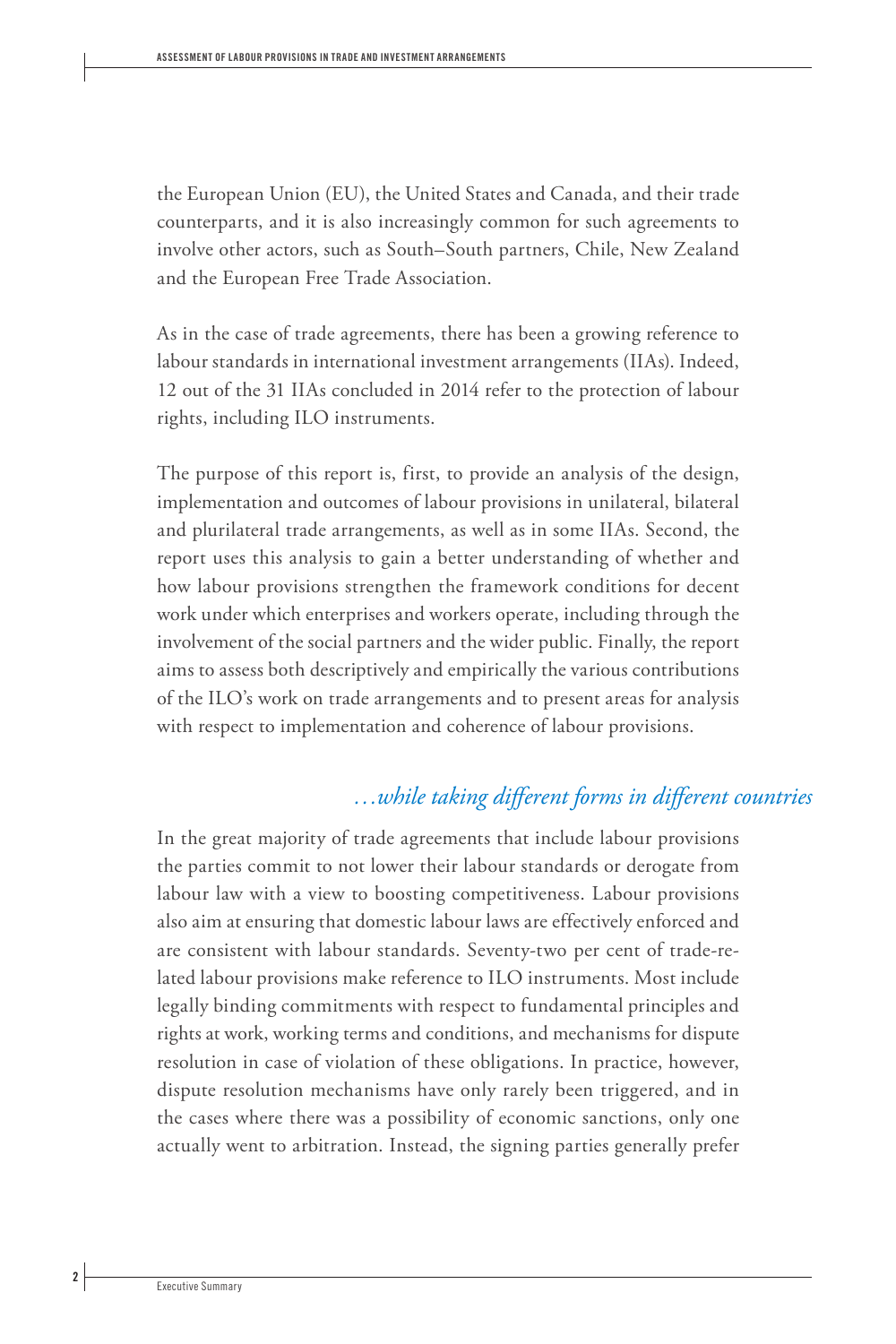to engage in dialogue and cooperative activities to prevent and resolve labour disputes.

These trends point to increased awareness by governments (with their social partners) of the need to better align economic and social outcomes. The following examples demonstrate this emphasis:

- In the case of the United States, the focus on the effective enforcement of labour rights includes reforms in labour laws and practices before the agreement is in place (so-called pre-ratification requirements). In addition, once concluded, the agreement often includes cooperative activities to build capacity and monitoring to assess progress.
- In the EU, there is increasing focus on sustainable development which takes into consideration the Decent Work Agenda and ILO fundamental Conventions, *inter alia*. The approach relies on cooperation with trade partners and civil society to monitor progress.
- In Canada, there is an emphasis on the extension of labour rights as the country increases its obligations – going beyond the principles of the 1998 ILO Declaration on Fundamental Principles and Rights at Work– and the stringency of implementation mechanisms.
- In Chile there is a country-specific approach that relies mostly on cooperative activities to find more innovative and far-reaching ways to address issues with respect to labour practices in trading partner countries.

#### *In theory, labour provisions may help improve the social impact*

By a number of metrics, trade has had positive impacts, particularly with respect to improving access to markets and lowering the prices of imported goods, which may have improved incomes of certain groups. However, the academic literature presents mixed findings regarding the impact of trade on labour markets, particularly in terms of job quality and income distribution. In particular, income inequality has tended to widen in the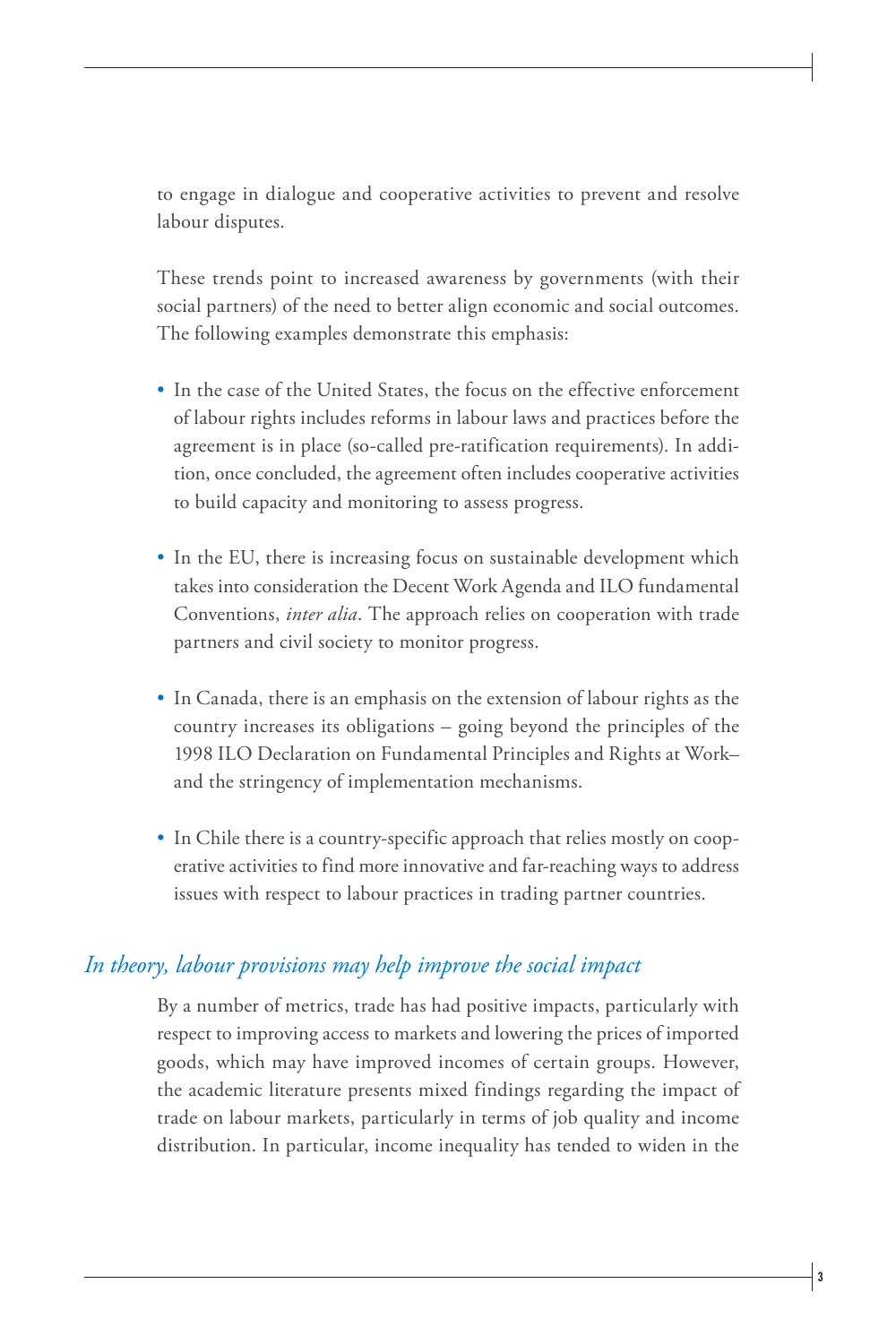majority of countries since the 1980s, partly due to trade and investment liberalisation. More generally, the winners from trade are not adequately compensating those who lose in terms of jobs and incomes.

The *World Employment and Social Outlook 2015* report on the changing nature of employment lends support to this empirical literature. It found that in a large part of the trade conducted through global supply chains (GSCs), trade tends to generate economic benefits for firms (in terms of higher productivity) but not necessarily for workers (in terms of wages). This disparity is due partly to the asymmetric power dynamics between supplier and lead firms in GSCs, and partly to the weak capacity within governments to implement and monitor labour rights and working terms and conditions effectively.

Indeed, several studies argue that such labour market outcomes depend strongly on institutional factors. In this context, trade-related labour provisions can be regarded as one option to boost the benefits of growth, minimise costs and tackle inequalities.

However, questions also arise as to what extent these provisions have been effective and can be evaluated. The report examines the macro and micro impacts of labour provisions with respect to trade, institutional changes and labour market outcomes.

### *In practice, the report finds that labour provisions do not harm or divert trade…*

Based on empirical analysis, no evidence is found at the cross-country macro level to support the claim that implementation of labour provisions leads to a reduction or diversion of trade flows. Trade agreements boost trade between members of the agreement to a similar extent, irrespective of the existence of labour provisions. According to the estimates, a trade agreement with labour provisions increases the value of trade by 28 per cent on average, while a trade agreement without labour provisions increases trade by 26 per cent. In line with these findings, there is also no

 **4**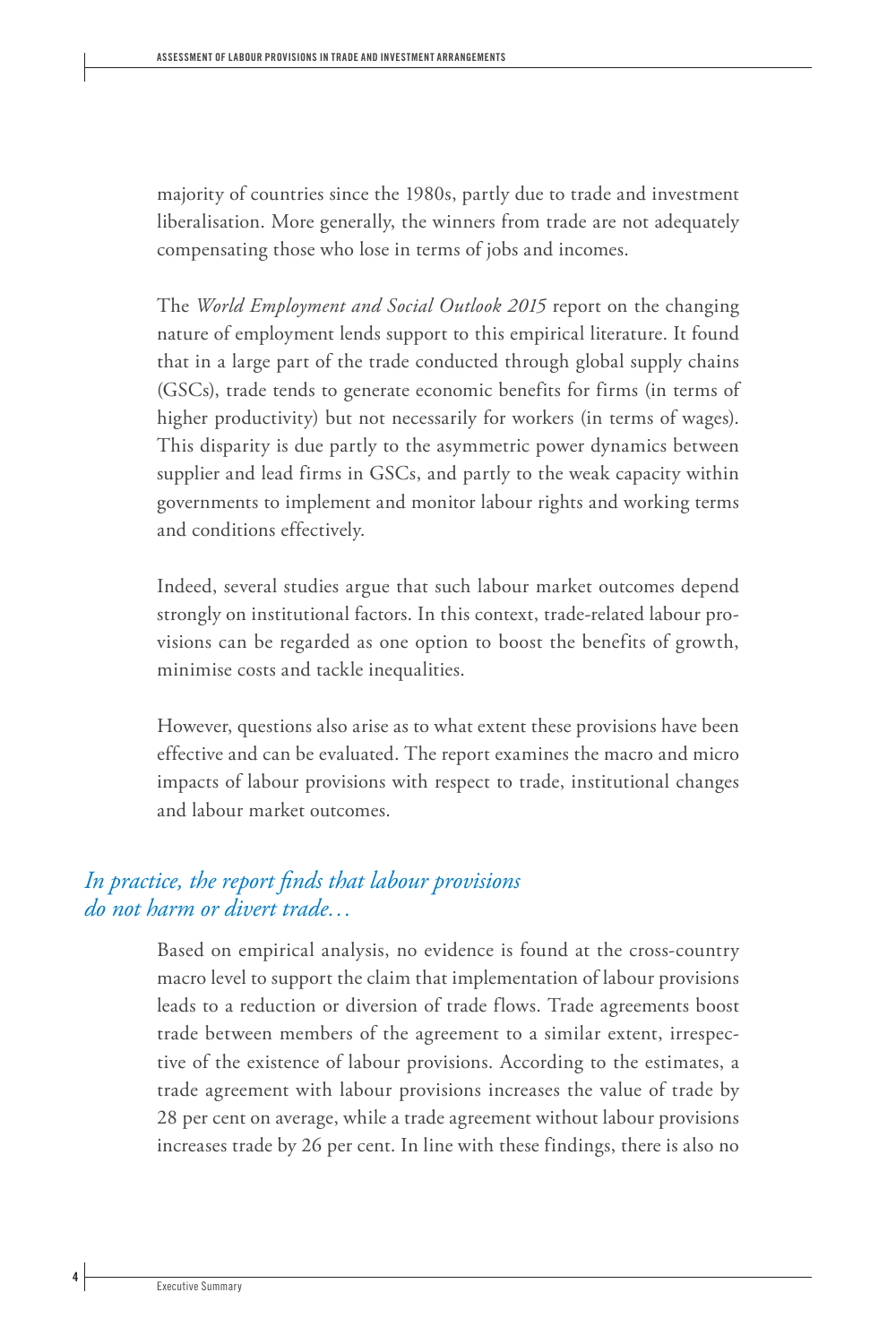evidence that labour provisions cause trade flows to shift to non-members of the trade agreement.

## *…while supporting labour market access, particularly for working-age women…*

Results show that, on average, trade agreements that contain labour provisions impact positively on labour force participation rates, bringing larger proportions of male and female working-age populations into the labour force and, particularly, increasing the female labour force. One possible explanation for the positive impact on labour force participation rates is that the policy dialogue and awareness raising that is often associated with labour provisions in trade agreements can raise people's expectations of better working conditions, which in turn increases their willingness to enter the labour force. The gender-related aspects of trade and, in particular, labour provisions are highlighted in other key findings of the report. In particular, the emphasis on gender equity (mostly through the principle of non-discrimination in employment and occupation) found in some labour provisions will have had some impact on the closing of gender gaps.

The aggregate cross-country analysis does not indicate any impact of labour provisions on other labour market outcomes. Nevertheless there is the possibility that labour provisions may still have an impact at the country-level, at least in some countries. The evidence suggests that at the country-level, labour provisions are only one of several mechanisms for promoting labour standards. In this respect, implementation mechanisms at the domestic level are a crucial factor in the application of labour provisions.

# *…and going hand-in-hand with stronger labour market institutions*

Additional analyses based on case studies were also undertaken for this report to investigate the extent to which labour provisions may impact on labour market outcomes, positively or negatively.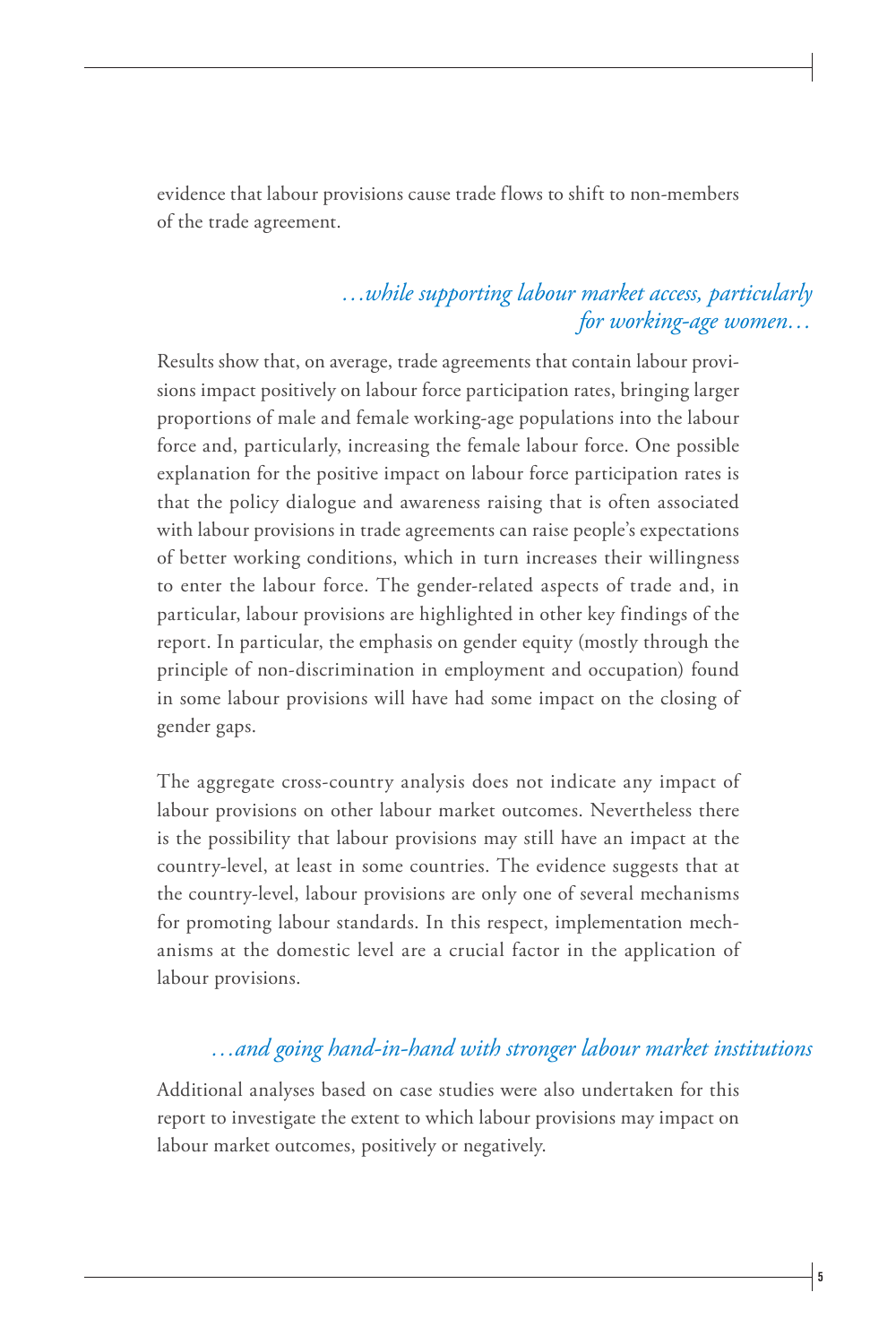The case studies were selected on the basis of data availability and whether a sufficient time period had elapsed since conclusion of the trade agreement. Although the findings are not fully generalizable they provide some relevant examples of what has and has not worked in specific country contexts. In each of the cases, capacity-building activities, monitoring and stakeholder involvement were all associated with positive institutional and legal changes and, in some cases, improvements in working conditions at the sectoral level. More specifically, the following findings emerge from the analysis:

- In the case of Dominican Republic-Central America Free Trade Agreement, the challenge has been to address the gaps between labour legislation and its enforcement. In this respect the agreement was helpful in strengthening institutions and capacity building in ministries of labour and the judiciary. There has also been sustained involvement of non-state actors and training of particular stakeholders (e.g. trade unions). This has led to a number of concrete institutional and legal improvements, such as ratification of outstanding ILO fundamental Conventions, increases in the budgets of labour inspectorates and improvements in training. For example, in the Dominican Republic, training has allowed labour inspectors to reconcile compliance and competitiveness in specific areas, such as export processing zones. However, challenges still remain in achieving broad-based improvements, which is reflected in the number of dispute resolutions conducted under this agreement.
- In the Cambodia-US Textile Agreement, implementation has mainly focused on direct intervention at the firm level –largely reflecting weaknesses in the institutional environment. This has meant tying the positive incentive of increased trade to improvements in working conditions at the firm level. The result is improved wages at the firm level, including a reduction of the gender wage gap, and some strengthening of the right to freedom of association.
- In Bangladesh, activities have been undertaken within the framework of a unilateral trade arrangement in the aftermath of the Rana Plaza tragedy. This was facilitated by the close commercial relations that existed

 **6**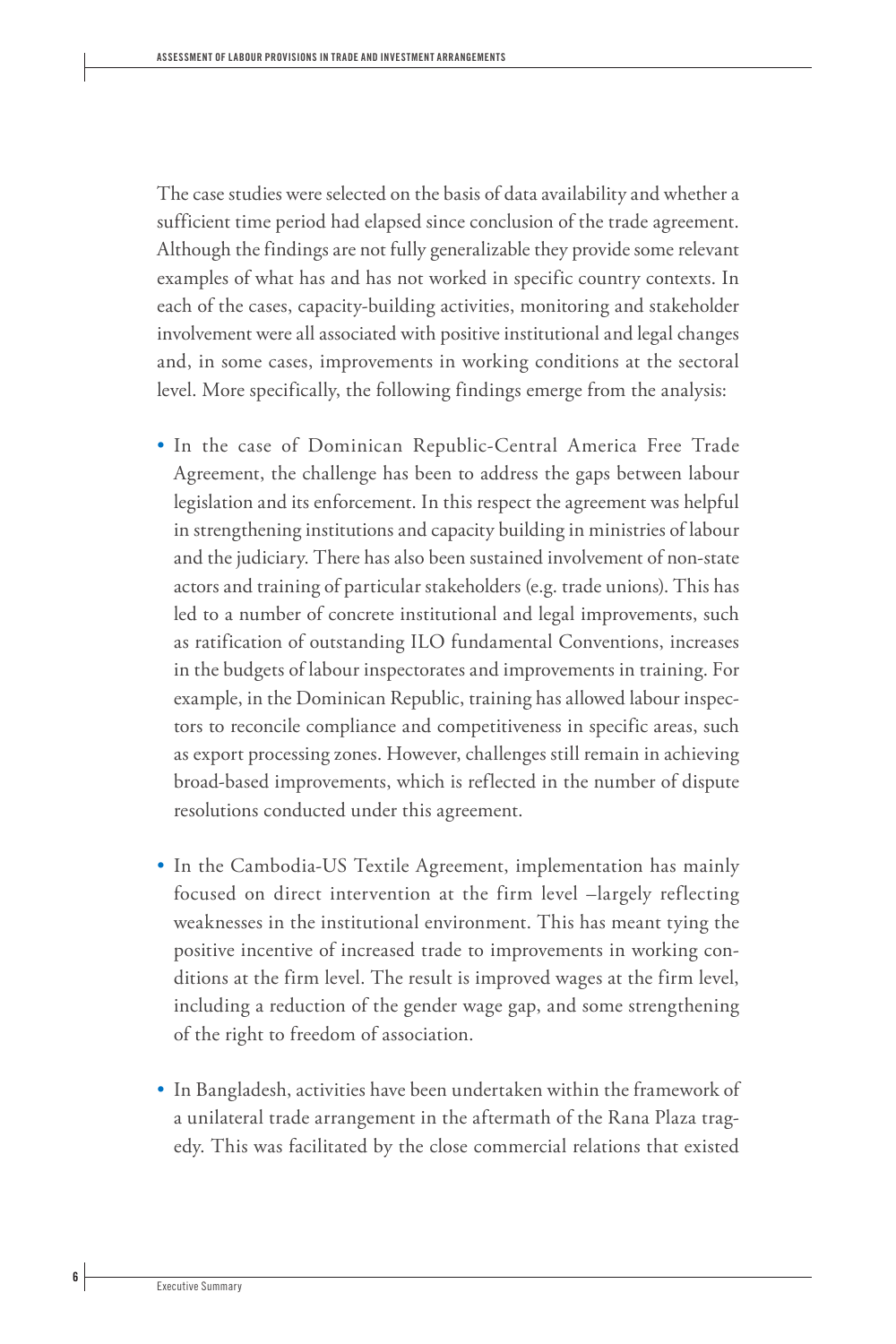between Bangladesh and the EU prior to the tragedy. Additionally, an Action Plan was implemented within the framework of the US Generalized System of Preferences labour requirements. Achievements include more frequent and improved inspections regarding fire and building safety, and amendments to the Bangladesh Labour Act.

### *However the impact of labour provisions depends crucially on, first, the extent to which they involve stakeholders, notably social partners…*

Importantly, the study suggests that, for labour provisions to be effective they need to involve stakeholders, notably social partners, in the making and implementation of trade agreements. This reflects an overall trend of seeking to make trade negotiations – which have traditionally been conducted between governments, with only limited public participation and insight – less opaque. Explicit references to the involvement of stakeholders in trade agreements have become more common and comprehensive. In part, this development has been driven by the expanding range of issues covered by trade agreements, which can extend to labour standards, environmental protection, health and safety and public procurement, as well as other regulations that can affect the way in which people lead their lives.

In the negotiation phase for a new trade agreement, most of the examined countries set up permanent consultative structures with fixed participation and inclusive mechanisms involving broader segments of civil society and the general public. To promote involvement in the implementation process, some countries, such as the United States and Canada, usually provide an opportunity to consult or establish stakeholder advisory groups on a voluntary basis. In the case of the EU, it is mandatory for both parties to consult with advisory bodies; and there are institutional mechanisms explicitly aimed at promoting dialogue between the civil societies of the trading partner countries. However, the implementation of some of these mechanisms is still limited in practice.

The evidence from this report suggests that progress is being made in enabling labour advocates to promote labour rights. Furthermore,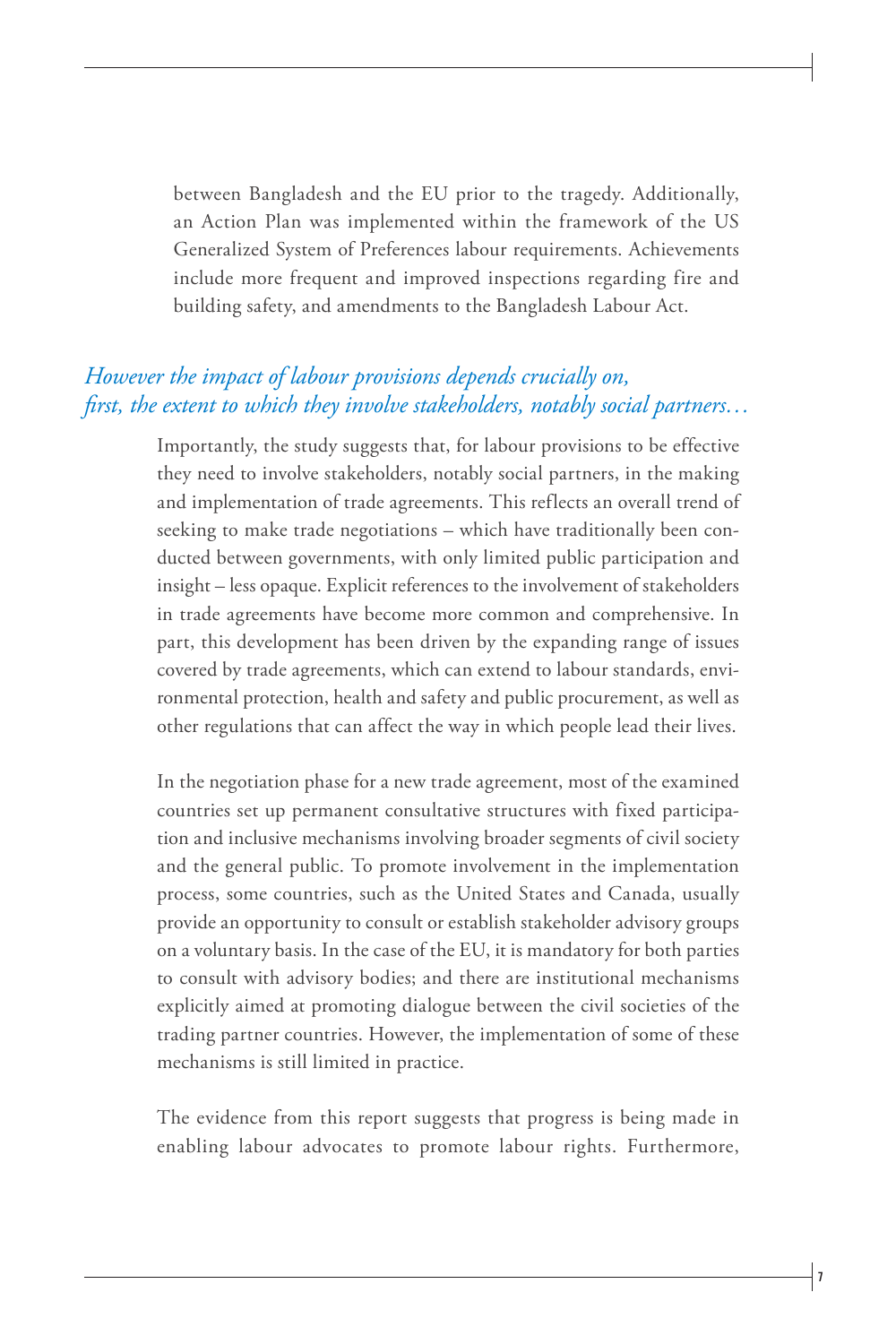cross-border civil society coalitions can play a fundamental role in the activation of implementation mechanisms. For example, in the case of the EU–Republic of Korea trade agreement, cross-border dialogue between the domestic advisory groups raised awareness, helped to identify areas for further action with respect to labour rights, and triggered discussions on development cooperation projects.

#### *…second, transparency of trade negotiations and implementation mechanisms…*

While governments to a certain extent provide information to and seek the views of stakeholders, stakeholders have expressed limited satisfaction with overall transparency, particularly in negotiation processes. A key additional challenge is to enhance the dimension of accountability. This could be achieved by providing feedback and establishing formal mechanisms to inform stakeholders of how their contributions have been taken into consideration in the decision-making process.

## *…and third, coherence of trade-related labour provisions with respect to the "right to regulate" as well as ILO standards*

Cross-cutting trade agreements that include labour provisions can be very complex, therefore the rules they impose can give rise to some degree of incoherence. There are three main reasons for this. First, there can be a lot of variation between the normative contents of different trade agreements, and also between the implementation mechanisms used by different actors. This suggests there is a need to examine and better understand the different approaches being adopted, to ensure that the overall objective of promoting labour standards through trade agreements can be achieved. Second, non-labour elements of trade agreements, such as provisions on investment protection, may constrain the capacity of governments to implement sustainable policies in other areas, particularly labour. As a response, a "right to regulate" or "policy space" clause is often included in agreements, to balance the concerns of investors on the one hand and the State's ability to achieve legitimate policy objectives on the other. Third,